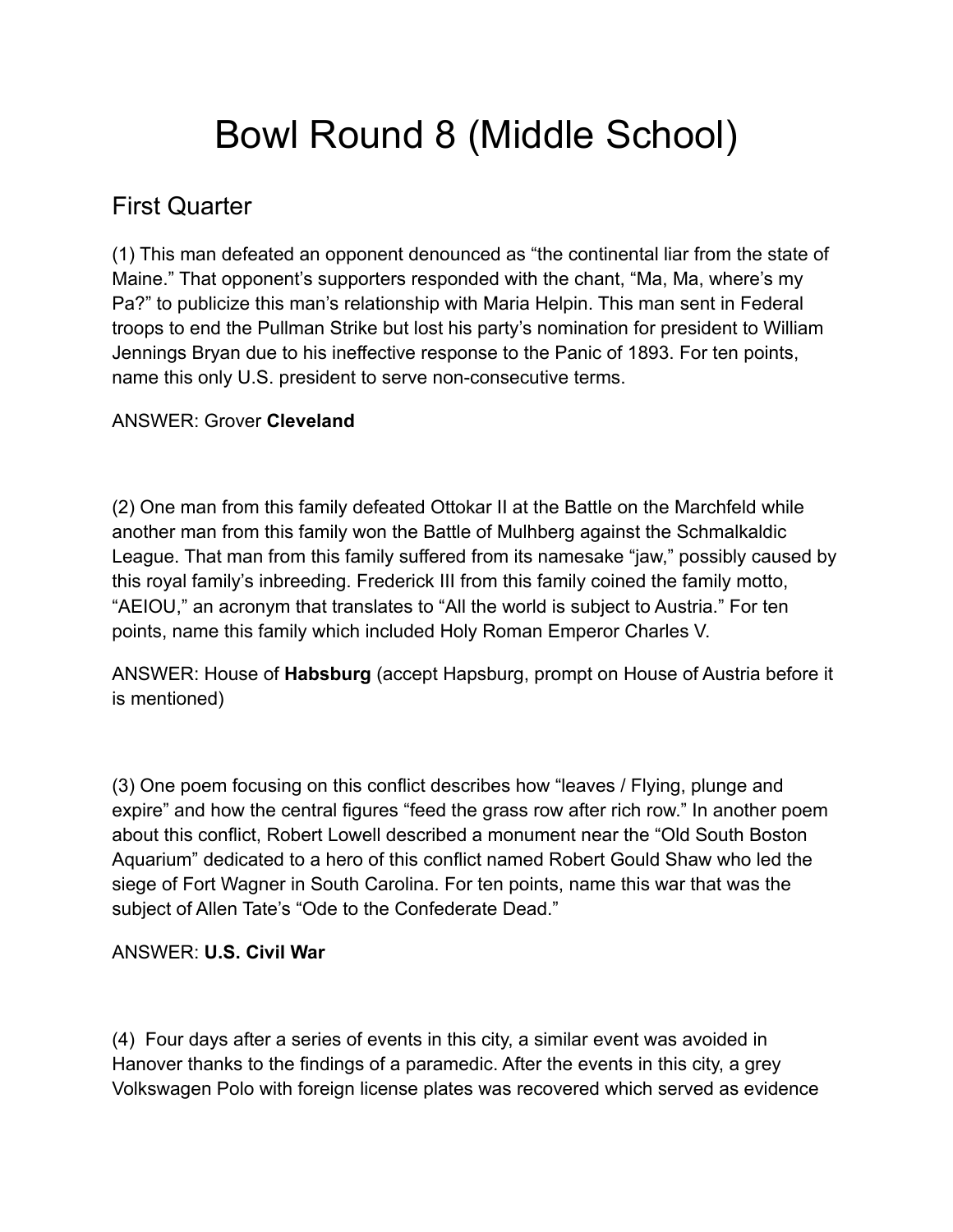that led to a raid on the Molenbeek [moh-lun-bek] area of Brussels. The events in this city occurred despite heightened security following an attack earlier that year in this city at the offices of Charlie Hebdo. An explosion during the events in this city occurred outside a stadium where Francois Hollande was watching a football game. For ten points, what European capital was shaken by a series of terrorist attacks in November, 2015?

#### ANSWER: **Paris**

(5) The site of this location was determined after Douglas Aircraft abandoned production plans at Orchard Field. 271 people were killed on American Airlines Flight 191 in 1979 shortly after leaving this location, the worst aviation disaster on U.S. soil until 9/11. This location is named after a pilot who became the first navy serviceman to win the Medal of Honor in World War Two. Until this airport was opened in 1955, Midway Airport served as the primary airport in the same metropolitan area as this airport which is near the Des Plaines [dess planes] River. For ten points, name this airport, the busiest in the world from 1963 to 1998, that serves a major U.S. city in Illinois.

ANSWER: **Chicago O'Hare** International Airport (prompt on ORD)

(6) This man once claimed that American "efforts have brought new hope to all mankind." Another speech this man delivered introduced a term describing a 21-point program for domestic improvement. In that speech, this man claimed that "every [American] has a right to expect from his government a fair deal," and it was delivered after an election in which a Chicago Tribune headline falsely claimed that Thomas Dewey had defeated this man. For ten points, name this president who ordered the bombing of Hiroshima.

#### ANSWER: **Harry** S. **Truman**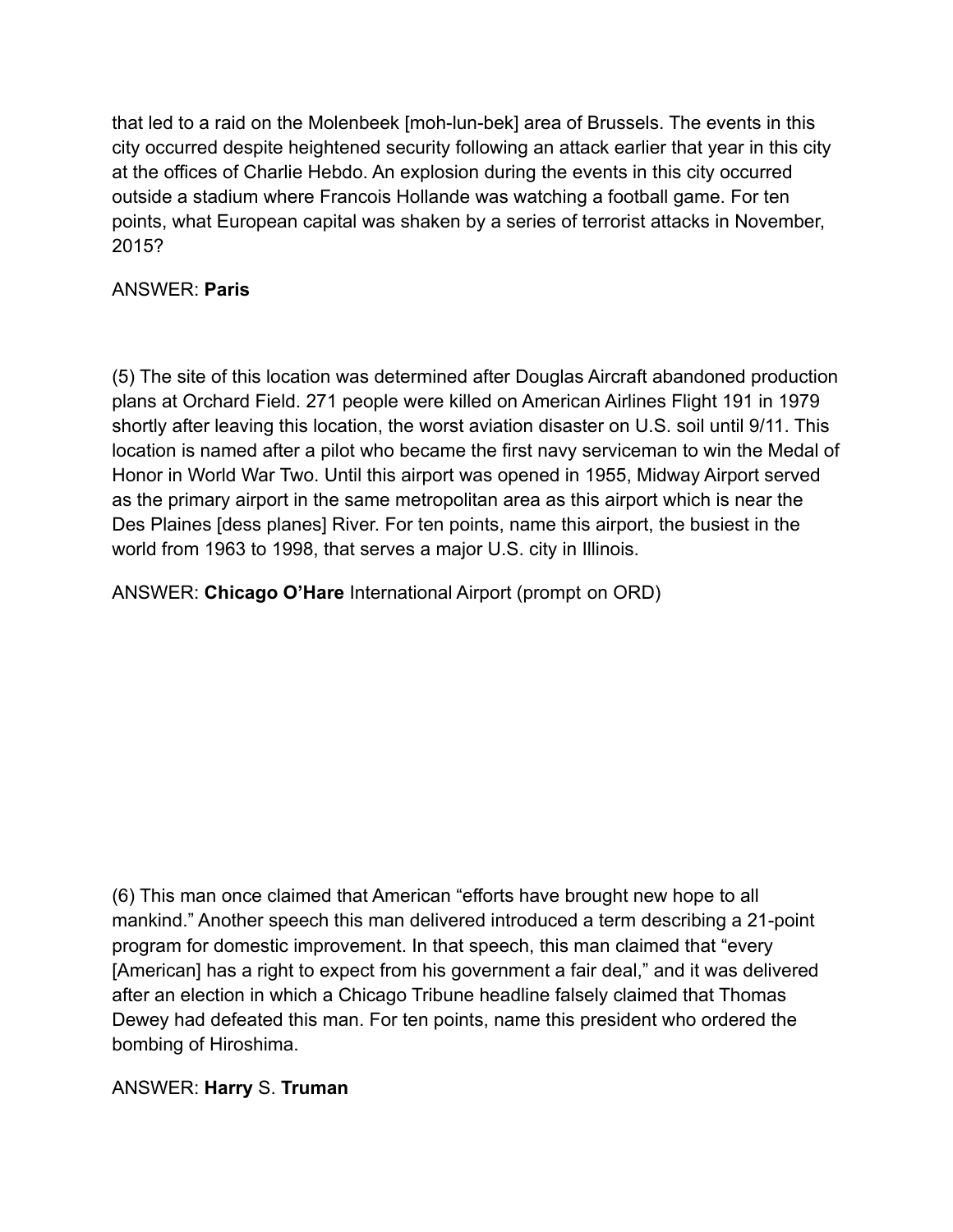(7) This country's former president, Leonid Kuchma, tried to rig a 2004 election that sparked nationwide protests in the Orange Revolution. The shooting down of a Malaysia Airlines flight occurred as part of this country's War in Donbass. Protests in this country's Donetsk Oblast and bombings of cities like Kharkiv and Odessa were part of a campaign in the south and east of this country advocating Russia's annexation of Crimea. For ten points, name this Eastern European country governed from Kiev.

#### ANSWER: **Ukraine**

(8) The Greek loss at this battle led to Boeotia [bee-OH-shuh] being overrun. 700 Thespians and 400 Thebans fought at this battle as part of the losing force. The son of Eurydemus betrayed the Greeks at this battle, but was forced to flee Greece after the Battle of Salamis. That man, Ephialtes, was the reason Themistocles's defensive plan failed and the Persians were thus able to advance. For ten points, name this battle at the Hot Gates where Leonidas and his 300 Spartans attempted to hold off the Persian army.

ANSWER: **Battle of Thermopylae** (Accept Battle of the Hot Gates before it is mentioned)

### Second Quarter

(1) This man appointed the "Ohio Gang" to positions in his administration including Attorney General Harry Daugherty, who obstructed the investigation into the most notorious scandal of this man's administration. That scandal involved the acceptance of loans from Edward Doheny by this man's Secretary of the Interior, Albert B. Fall, in exchange for drilling rights. The Teapot Dome Scandal took place during the administration of, for ten points, this president who died in office of a heart attack and was succeeded by Calvin Coolidge.

#### ANSWER: **Warren G**(amaliel) **Harding**

BONUS: Harding became known across Ohio by campaigning for this former Ohio governor who won the 1896 U.S. presidential election.

#### ANSWER: William **McKinley**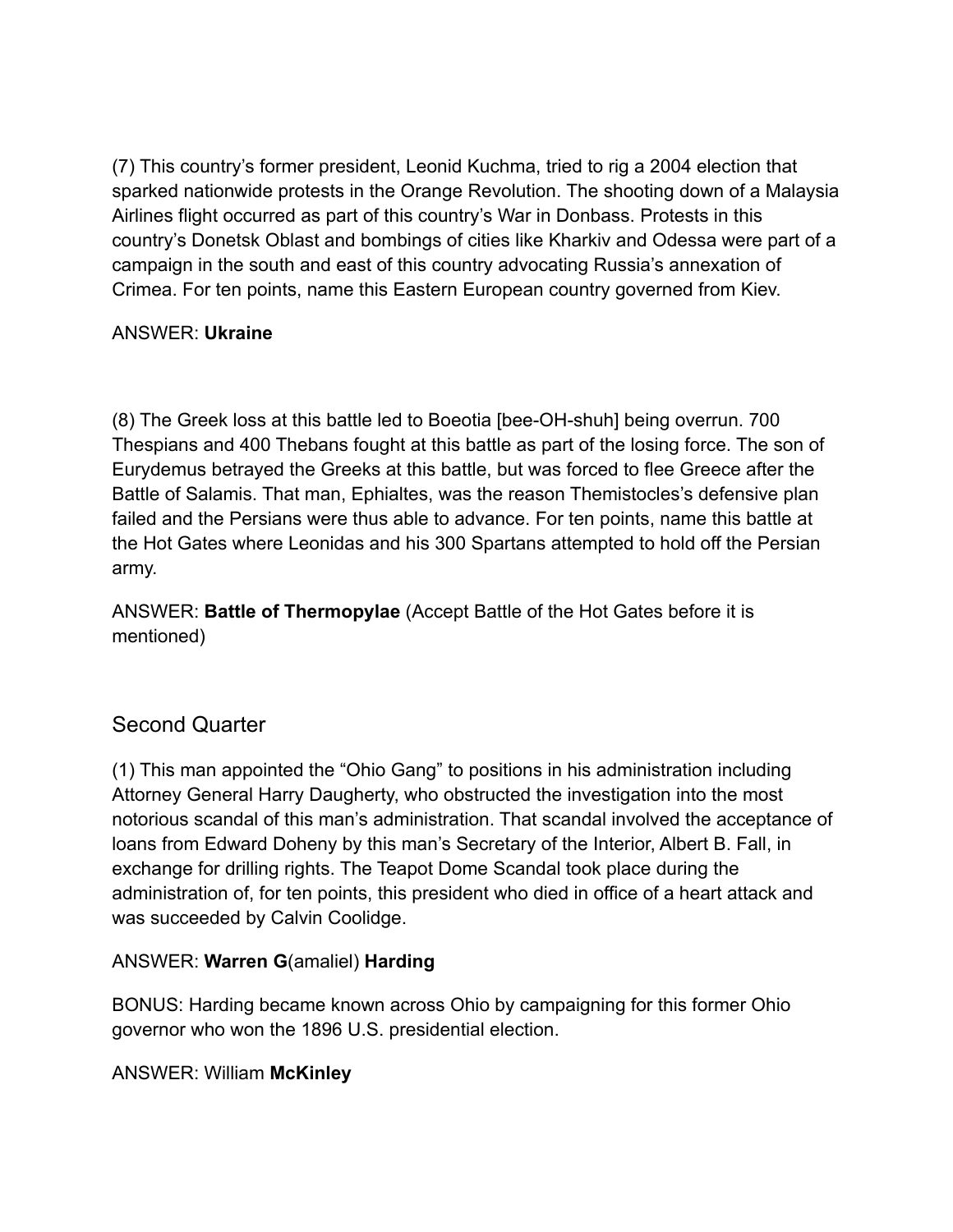(2) Despite receiving concessions at a conference in this city, one side regardless launched Operation Southeast. The First Vienna Award was a result of that event in this city which prompted Edvard Benes [BEN-esh] to resign when his government was not invited to its negotiation. The declaration "peace in our time" was made in the aftermath of that event in this city by Neville Chamberlain. For ten points, the Sudetenland was given to Adolf Hitler as a form of appeasement during a 1937 conference in what German city?

#### ANSWER: **Munich**

BONUS: The Sudetenland comprised a large portion of this country that was dissolved in 1993 to form two separate countries.

#### ANSWER: **Czechoslovakia**

(3) During the 1964 World's Fair, this man developed the "Great Moments with Mr. Lincoln" exhibit. Charles Mintz took the rights for a character named "Lucky Rabbit" that was created by this man. Art Babbitt helped lead a 1941 strike against this man on charges of anti-Semitism that others roundly denounced. With Ub Iwerks, this man developed a character that debuted in Steamboat Wilie, and Nikita Khrushchev was denied access to one of this man's theme parks. For ten points, name this animator and business mogul who developed Mickey Mouse.

#### ANSWER: **Walter "Walt" Disney**

BONUS: Though most Disney Studios films are fictional, they occasionally make films based on historic events, though often with many liberties taken, such as this 1995 film that included the characters John Smith and Chief Powhatan.

#### ANSWER: **Pocahontas**

(4) This country was aided by Operation Black Magic, in which the United States supplied F-86 Sabres to grant this country air superiority in one conflict. This country was forced into another conflict when this country's Matsu Islands were shelled. During one crisis, a neighbor attempted to intimidate supporters of Lee Teng-hui by firing missiles dangerously close to this country's shoreline. For ten points, name this island country that faced three namesake straits crises with its western neighbor, China.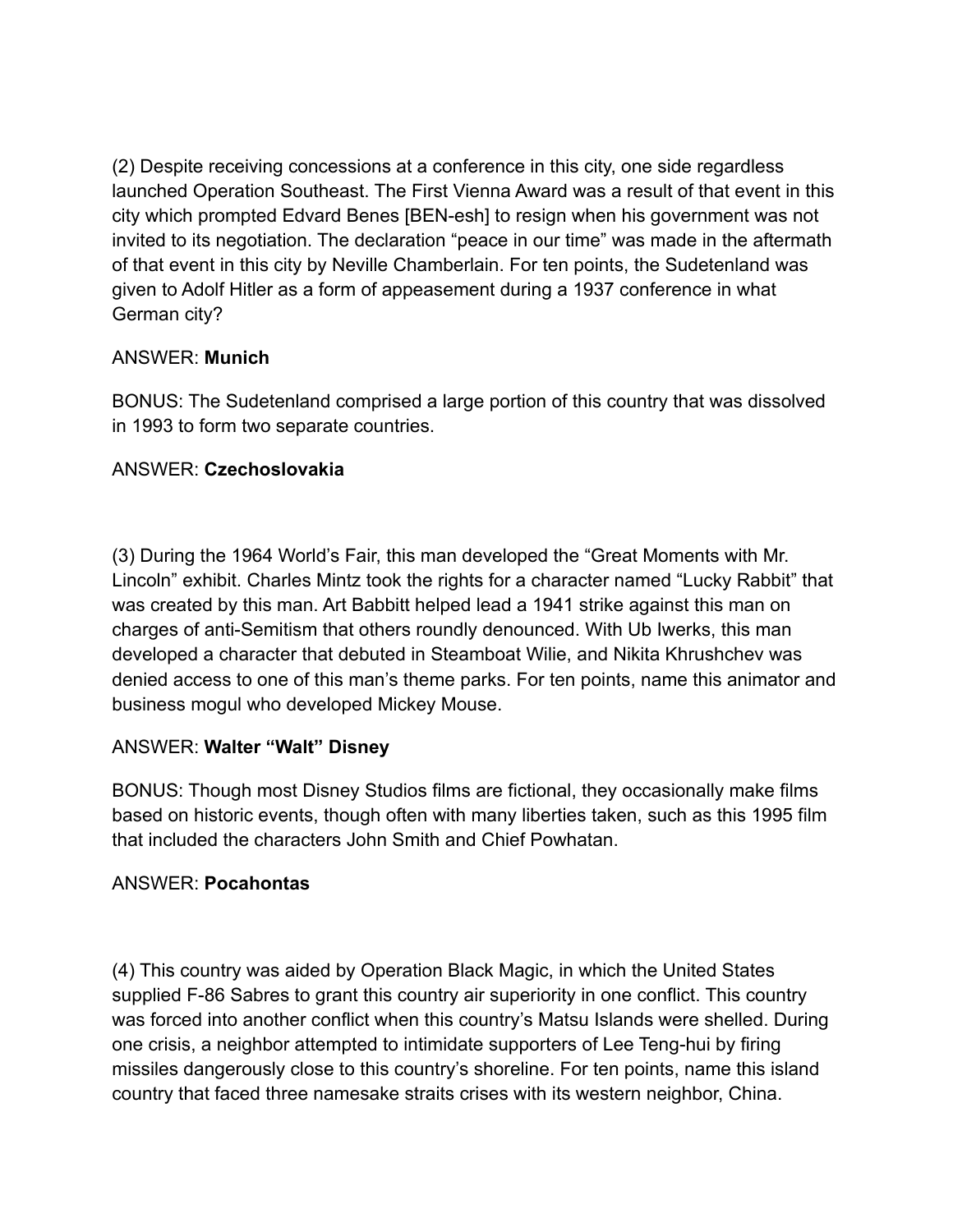#### ANSWER: **Taiwan**

BONUS: While Buddhism is the most common religion in Taiwan, this other religion of Chinese origin that follows "the way" is observed by a third of Taiwanese people.

ANSWER: **Taoism** (or Daoism, accept Daojiao)

(5) This person replied to ABC news reporter Martha Raddatz by saying, "So?" when being questioned about war support. During the Halloween Massacre, this man replaced Donald Rumsfeld as Chief of Staff. Colin Powell claimed that this man's advisor David Addington was responsible for NSA wiretaps on American citizens. The Plame Affair led this man's Chief of Staff, Scooter Libby, to resign. This man, who shot Harry Whittington on a hunting trip, previously served as CEO of Halliburton. For ten points, name this Vice President under George W. Bush.

#### ANSWER: **Richard "Dick" Cheney**

BONUS: From 1979 to 1989, Dick Cheney was a Congressman representing this state, where he had attended high school and received his Bachelor's and Master's degrees.

#### ANSWER: **Wyoming**

(6) This man initiated the massacre of Novgorod thanks to its suspected ties with Poland-Lithuania, the alliance that defeated this man in the Livonian War. This man blinded the architect of Saint Basil's Cathedral so he could never again produce anything as beautiful. This man's reign was supported by the oprichniki secret police and was followed by the Time of Troubles, which was in part caused by a fit of rage in which he killed his son and successor. For ten points, name this "terrible" tsar of Russia.

#### ANSWER: **Ivan the Terrible** (or Ivan IV)

BONUS: Ivan's mother's family hailed from a Grand Duchy that is today this modern republic on the Baltic Sea with its capital at Vilnius.

#### ANSWER: **Lithuania**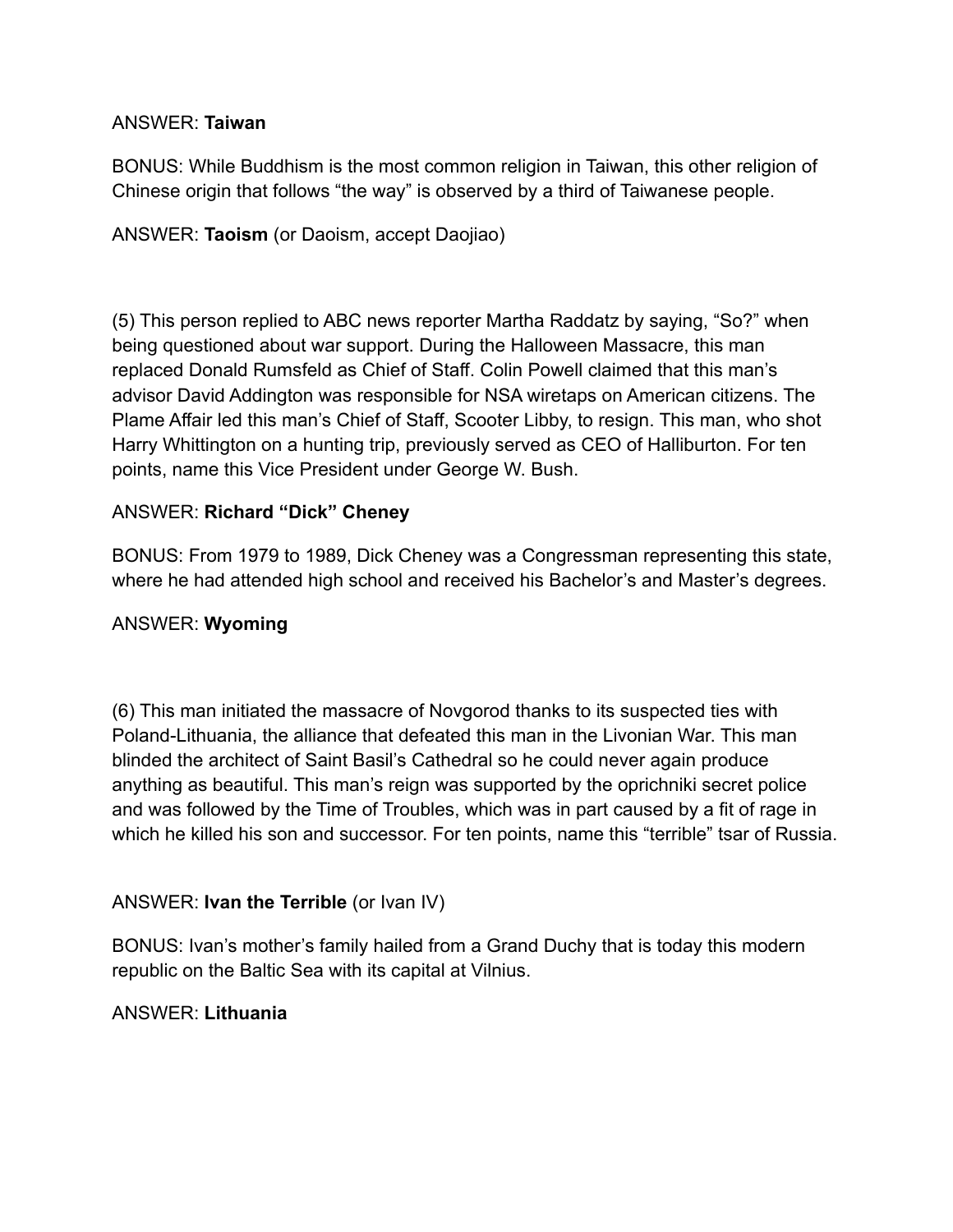(7) A stadium holding a complex of these places is named for a French aviation pioneer and fighter pilot, Roland Garros. Another of these places was known as the Jeu de Paume at the time it served as the venue for the 1789 meeting place of members of the Third Estate. One of these in Flushing Meadows is named after Arthur Ashe, while another in England saw champions like Andre Agassi and Bjorn Borg win titles on grass surfaces. For ten points, name these sporting venues, one of which saw a namesake "oath" taken during the French Revolution.

#### ANSWER: **Tennis courts**

BONUS: This advocate for gender equality and social justice won 39 Grand Slam titles in her career, was a Time Person of the Year in 1975, and won the "Battle of the Sexes" against Bobby Riggs.

#### ANSWER: **Billie Jean King**

(8) In exchange for aiding this event, William Fessenden was offered the ministership to Great Britain. This event would have led to the ascension of Benjamin Wade, had it not been prevented by a decisive vote from Edmund Ross. This event was prompted when its central participant hired Lorenzo Thomas to replace Edwin Stanton as Secretary of War, violating the Tenure of Office Act. For ten points, name this 1868 event in which the 17th U.S. president faced being removed from office.

#### ANSWER: **Impeachment of Andrew Johnson**

BONUS: The Senate impeachment trial of Andrew Johnson was presided over by Salmon P. Chase, Lincoln's former Secretary of the Treasury, who held this office at the time of the trial

ANSWER: **Chief Justice of the United States** (or of the Supreme Court)

Third Quarter

The categories are . . .

- 1. 1968 U.S. Presidential Election 2. The Balkans
- 3. Rosetta Stone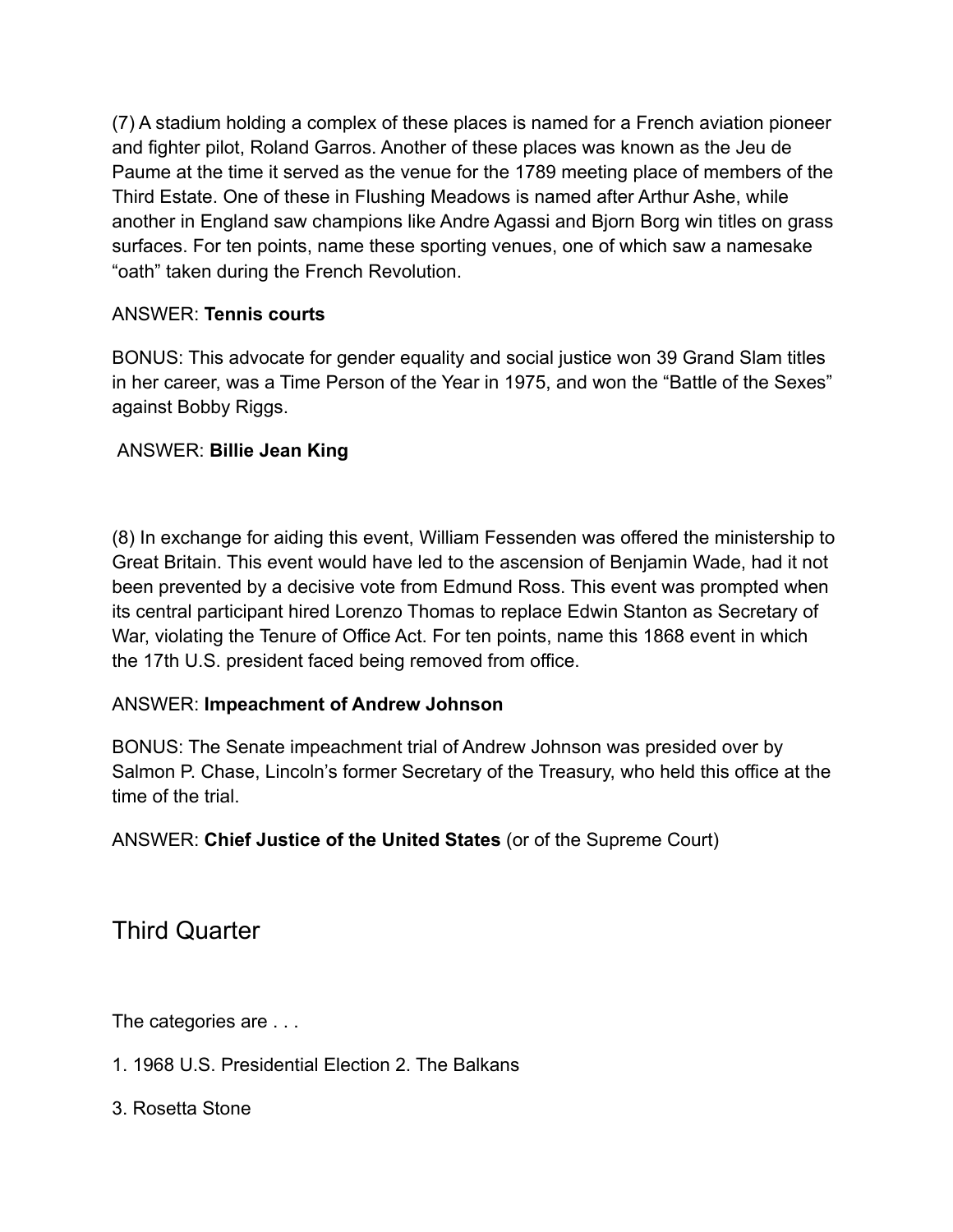1968 U.S. Presidential Election

Name the..

(1) Landslide winner who resigned due to the Watergate Scandal

ANSWER: Richard M. **Nixon**

(2) Incumbent president who withdrew from the race after winning the New Hampshire primary

ANSWER: **Lyndon B. Johnson** (accept LBJ)

(3) Midwestern city where anti-war protests took place at the Democratic National **Convention**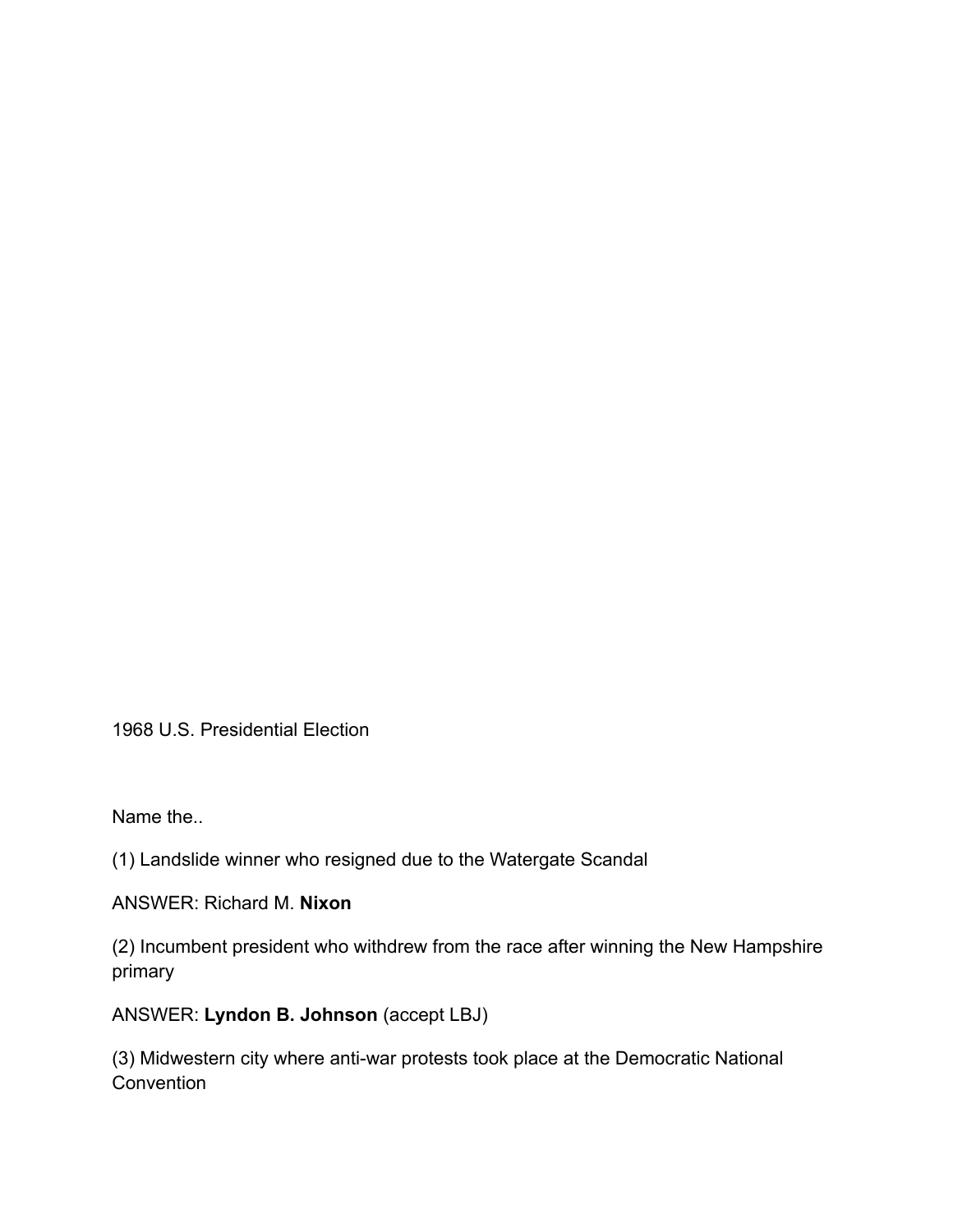#### ANSWER: **Chicago**

(4) Democratic candidate assassinated after winning the California primary

#### ANSWER: **Robert** F. **Kennedy**

(5) The incumbent Vice President and Democratic nominee

#### ANSWER: Hubert **Humphrey**

(6) Alabama governor who was a pro-segregation candidate of the American Independent Party

ANSWER: George **Wallace**

The Balkans

Name the...

(1) War after which the Balkan countries split off after the dissolution of the Ottoman Empire

ANSWER: **World War One** (accept WW1)

(2) Muslim-majority country with capital Pristina, which is claimed by Serbia.

#### ANSWER: **Kosovo**

(3) Longtime dictator who held Yugoslavia together after World War Two.

ANSWER: Josip Broz **Tito**

(4) First president of Serbia who was tried for war crimes during the Bosnian War.

#### ANSWER: Slobodan **Milosevic**

(5) Ohio city where accords ending the Bosnian War were signed.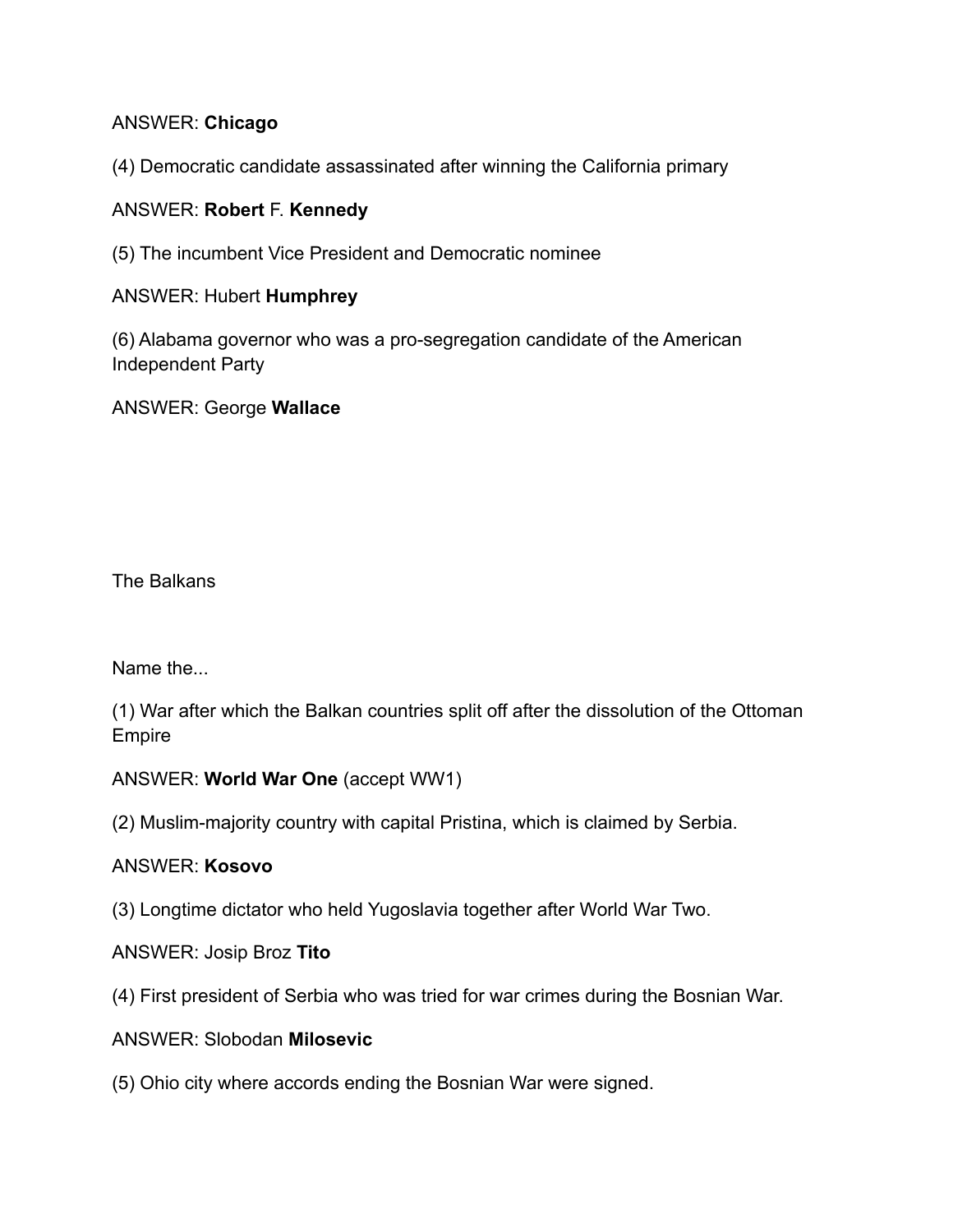#### ANSWER: **Dayton**, Ohio

(6) Treaty that dissolved Austria-Hungary and granted much of its land to Balkan countries.

ANSWER: Treaty of **Trianon**

Rosetta Stone

Name the...

(1) Pictographic system of Egyptian writing, the topmost writing system written on the stone

#### ANSWER: **Hieroglyphics**

(2) Language at the bottom of the Stone, common in the Hellenistic world

#### ANSWER: **Ancient Greek**

(3) French general who discovered the Stone while invading Egypt

#### ANSWER: **Napoleon Bonaparte**

(4) Current site of the Stone in London

#### ANSWER: **British Museum**

(5) Script on the middle portion of the Stone, commonly used in Egyptian administrative documents

ANSWER: **Demotic**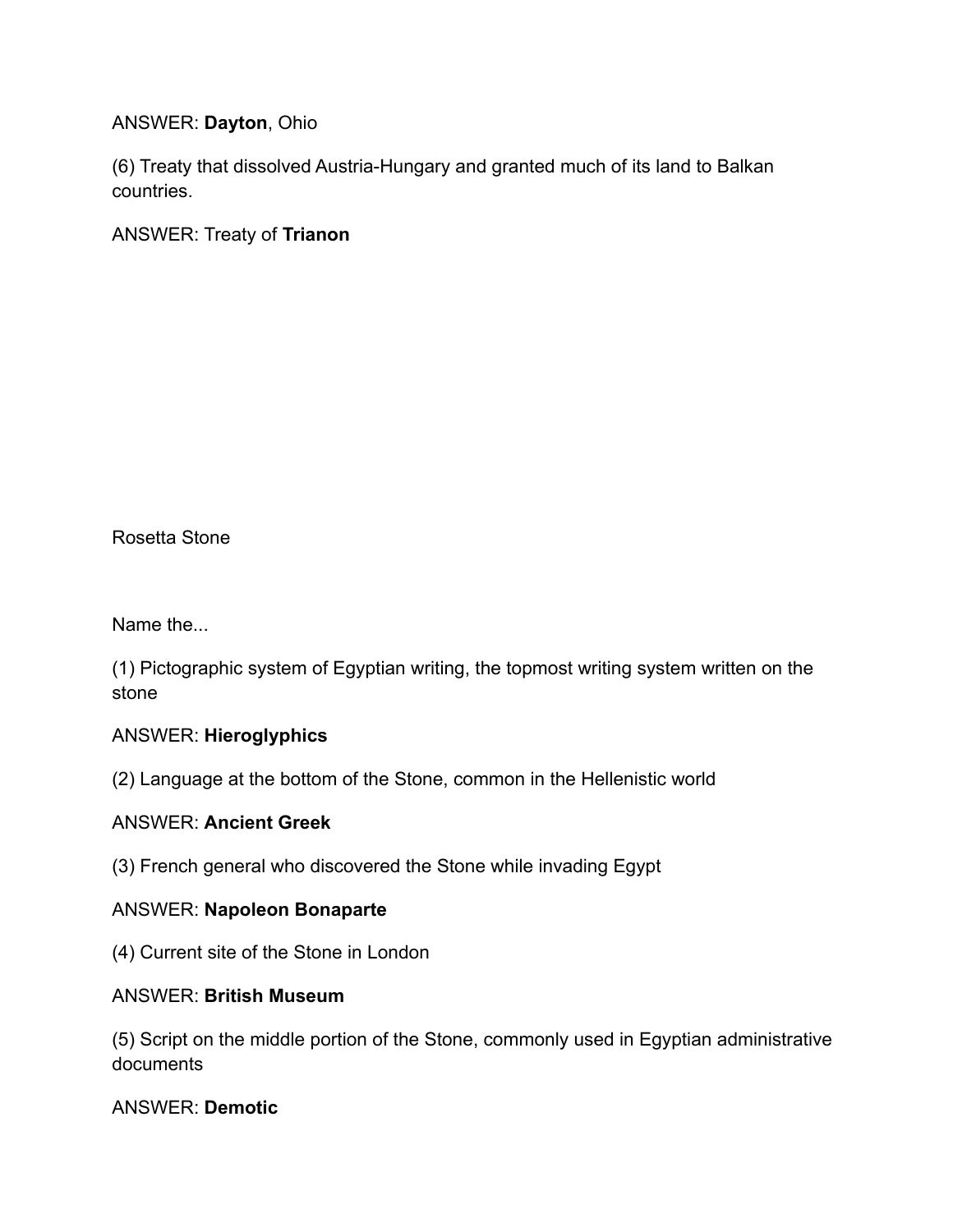(6) French scholar who successfully deciphered the third language on the Stone in 1822

ANSWER: Jean-Francois **Champollion**

# Fourth Quarter

(1) **This man signed the Ostend Manifesto which called for the annexation of Cuba. This man's effort to replace Brigham Young as Governor of Utah sparked a conflict that became known as his namesake (+) "Blunder." Two day's after this man's inauguration, he lobbied Justice Robert Cooper Grier to join the majority in extending slavery to the territories in the (\*)** Dred Scott case. For ten points, name this only bachelor president who was succeeded by Abraham Lincoln on the eve of the U.S. Civil War.

ANSWER: James **Buchanan**

(2) **A joint military plan between this country and Germany known as Operation Silver Fox aimed to take control of a set of nickel mines in this country's province of Petsamo. The Continuation War was fought between this country and an eastern neighbor. The term (+) Molotov Cocktail was coined in this country in opposition to the foreign policies leading to the Winter War. During World War Two, soldiers from this country often built makeshift (\*)** saunas in the field. For ten points, name this country with its capital at Helsinki.

ANSWER: Republic of **Finland**

(3) **In this film, Arthur Parsons claims that investors are worried that the protagonist "doesn't have the resolve to make the tough choices." In this film, playwright Tracy Letts plays the protagonist's advisor Fritz Beebe. In this film, (+) RAND Corporation employee Daniel Ellsberg makes photocopies of a set of documents that cause him to confirm that Robert McNamara had lied to him.**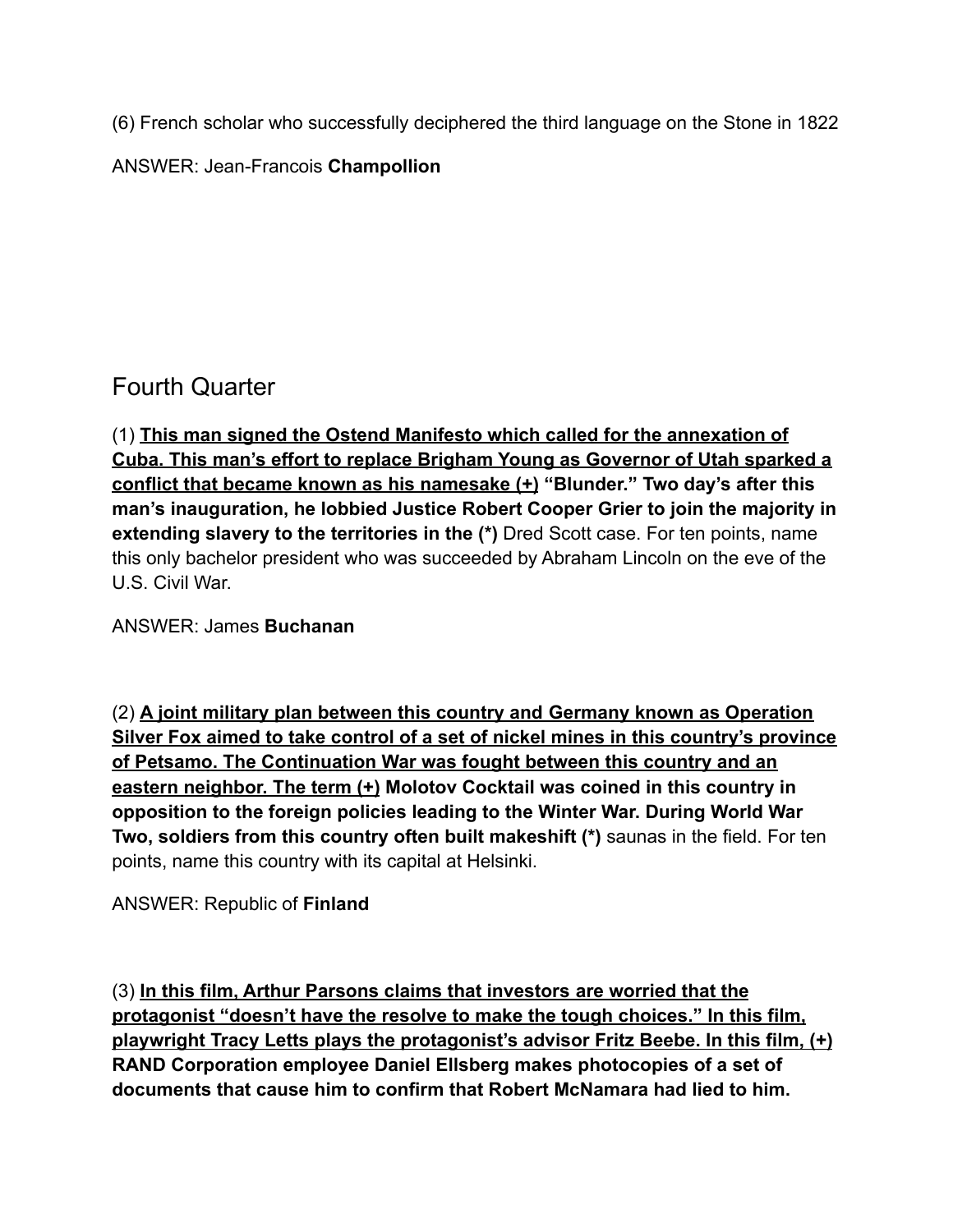**Editor-in-chief Ben (\*)** Bradlee helps convince Kathy Graham to go through with the publication of the Pentagon Papers in, for ten points, what film starring Meryl Streep, that focuses on a D.C. newspaper?

ANSWER: *The Post*

(4) **One name for this battle was attributed to the farmer who formerly owned the plot of land upon which it was fought. The winning side in this battle launched an attack on the L'anse-au-Foulon after scaling 174-foot tall cliffs. A Native American (+) crouches in despair in a Benjamin West depiction of the death of one general in this battle. This battle took place on a plateau known as the Plains of Abraham and led to the deaths of both commanders, Louis-Joseph de (\*)** Montcalm and James Wolfe. For ten points, name this 1759 battle in which a namesake Canadian city was captured by the British in the French and Indian War.

ANSWER: **Battle of Quebec** (accept Battle of the Plains of Abraham before it is mentioned)

(5) **One legend says this man was born in and buried in Vienne, France. Various apocryphal tales suggest this man may have been crucified as a Christian martyr or forced by Nero to commit suicide in the Tiber. During (+) Passover, this man's citizens chose to release Barabbas from prison. This man replied "What I have written, I have written" in response to putting up a sign declaring a certain man (\*)** "King of the Jews" as that man was nailed to a cross. For ten points, name this prefect of Judaea who sentenced Jesus to death.

ANSWER: **Pontius Pilate** (accept Pontius Pilatus)

(6) **Desmond Young wrote the popular first biography of this man, which propagated his namesake "myth" of being an apolitical figure. This man referred to a defensive framework extending to the Qattara Depression as the "Devil's gardens." This man won the Battle of (+) Kasserine Pass while fighting in Tunisia. For his alleged role in Operation Valkyrie, this man was asked to commit suicide by Adolf Hitler. Nicknamed the (\*)** "Desert Fox," For ten points, name this commander of the Afrika Corps, a German general during World War II.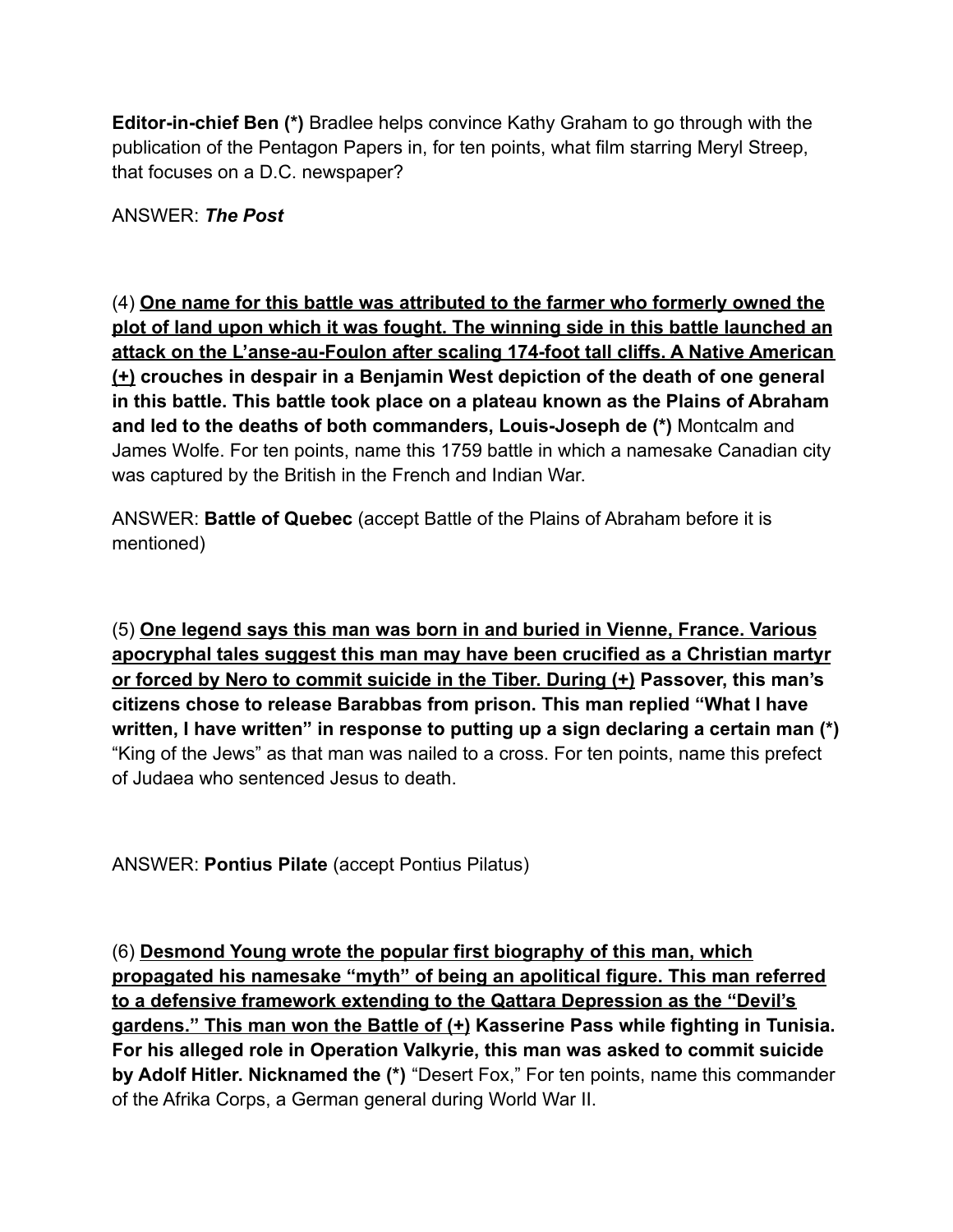(7) **The original sets for this work were designed by Nicholas Roerich, and grace notes in the opening lines of this work are used to imitate human voices. This work was the third by its composer that he created for Russian impresario Sergei Diaghilev, the founder of the (+) Paris-based Ballets Russes. Choreographed by Vaslav Nijinsky, this work ends with a young girl dancing herself to death in a sacrifical ritual, and the Paris (\*)** premiere of this work caused a riot. For ten points, name this 1913 ballet depicting "Pagan Russia," composed by Igor Stravinsky.

ANSWER: **The Rite of Spring** (accept Le Sacre du printemps)

(8) **This man argued that the insufficiency of natural religion implies the insufficiency of revealed religion in a work based on his collaborations with Thomas Young. This author of Reason: The Only Oracle of Man was imprisoned in Cornwall following a failed attack on (+) Montreal. This man who lived along the Winooski River founded the group most associated with him to oppose New Yorkers occupying the (\*)** New Hampshire Grants. For ten points, name this Vermont hero who led the Green Mountain Boys.

ANSWER: **Ethan Allen**

## Extra Question

Only read if you need a backup or tiebreaker!

(1) **This organization was behind the botched Lillehammer affair, and it previously carried out the daring Cherbourg Project. This organization kept Carlos (+) the Jackal under intensive surveillance, and it allegedly was behind the assassination of the mastermind of the Entebbe hijacking. In Operation Wrath of God, this organization killed several members of (\*)** Black September who were involved in the 1972 Munich Massacre. For ten points, name this national intelligence agency of Israel.

ANSWER: **Mossad** (accept The Institute)